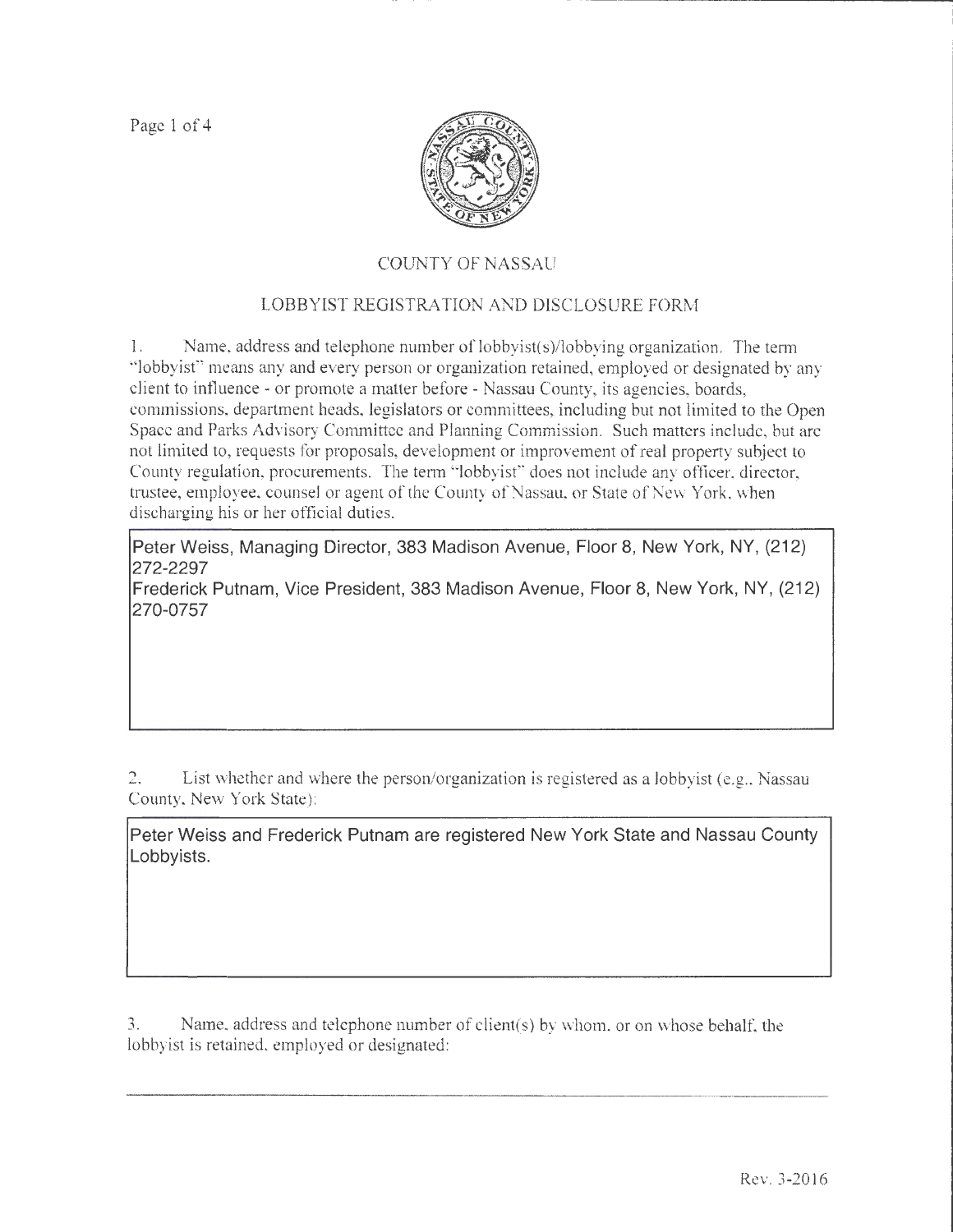Page 2 of 4

J.P. Morgan Securities, LLC 383 Madison Avenue, Floor 8, New York, NY (212) 270-5906

4. Describe lobbying activity conducted, or to be conducted, in Nassau County, and identify client(s) for each activity listed. See page 4 for a complete description of lobbying activities.

Lobbying activities with Nassau County officials are related to RFP procurement and administrative processes.

5. The name of persons, organizations or governmental entities before whom the lobbyist expects to lobby:

Nassau County Executive's Office Nassau County Treasurer's Office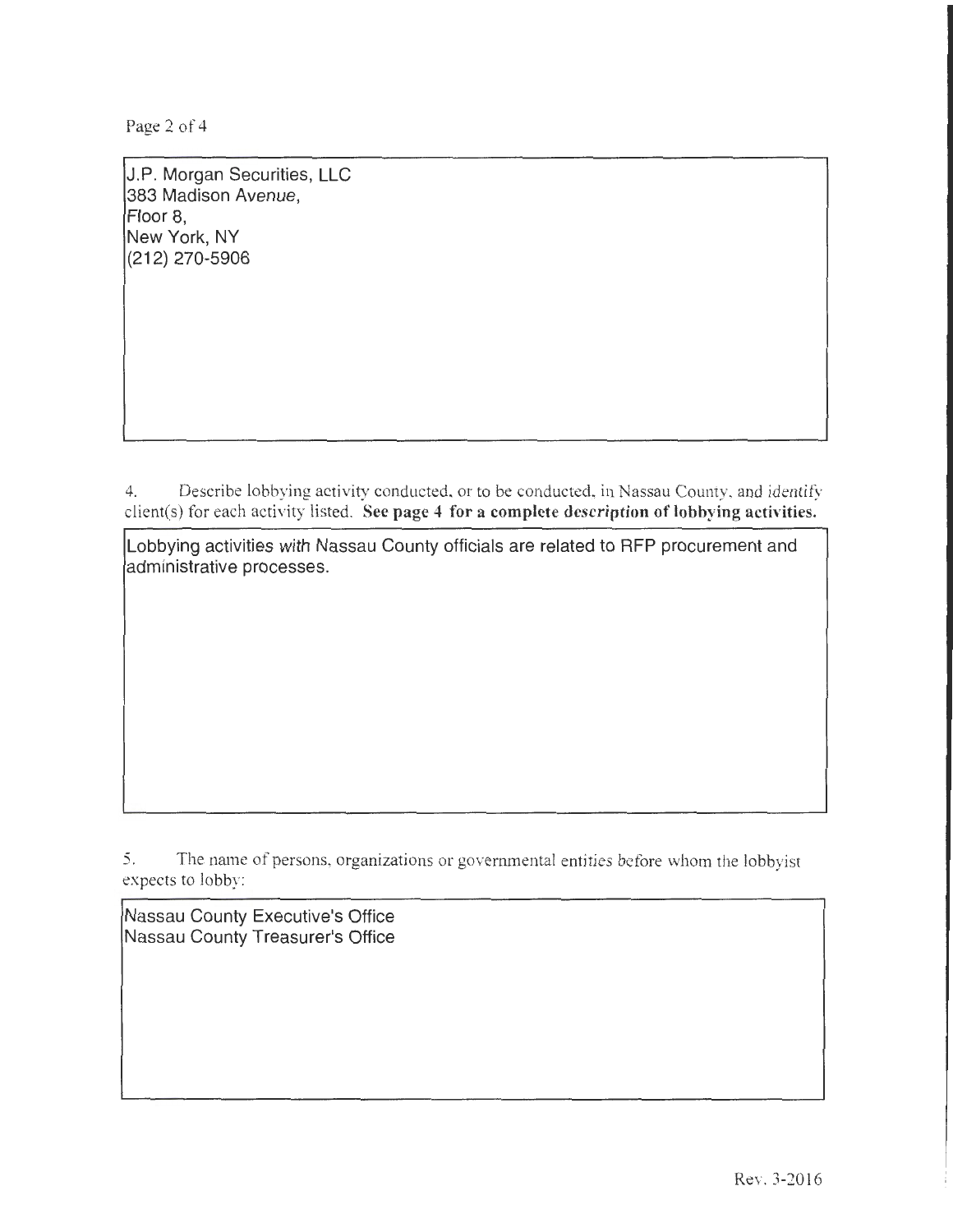## Page 3 of 4

6. If such lobbyist is retained or employed pursuant to a written agreernent of retainer or employment, you must attach a copy of such document; and if agreement of retainer or employment is oral, attach a written statement of the substance thereof. If the written agreement of retainer or employment does not contain a signed authorization from the client by whom you have been authorized to lobby, separately attach such a written authorization from the client.

7. Within the previous year. has the lobbyist/lobbying organization or any of its corporate officers provided campaign contributions pursuant to the New York State Election Law to the campaign committees of any of the following Nassau County elected officials or to the campaign committees of any candidates tor any of the following Nassau County elected offices: the County Executive, the County Clerk, the Comptroller, the District Attomey, or any County Legislator? If yes, to what campaign committee? If none, you must so state:

**None** 

I understand that copies of this form will be sent to the Nassau County Depanmem of Information Technology ("IT") to be posted on the County's website.

I also understand that upon termination of retainer. employment or designation I must give written notice to the County Attorney within thirty (30) days of termination.

VERIFICATION: The undersigned affirms and so swears that be/she has read and understood the foregoing statements and they are, to his/her knowledge, true and accurate.

The undersigned further certifies and affirms that the contribution(s) to the campaign committees listed above were made freelv and without duress. threat or anv promise of a governmental benefit or in exchange for anv benefit or remuneration.

Dated:  $9/13/17$ 

Signed:

Title:

Jamison Feheley Print Name: Managing Director